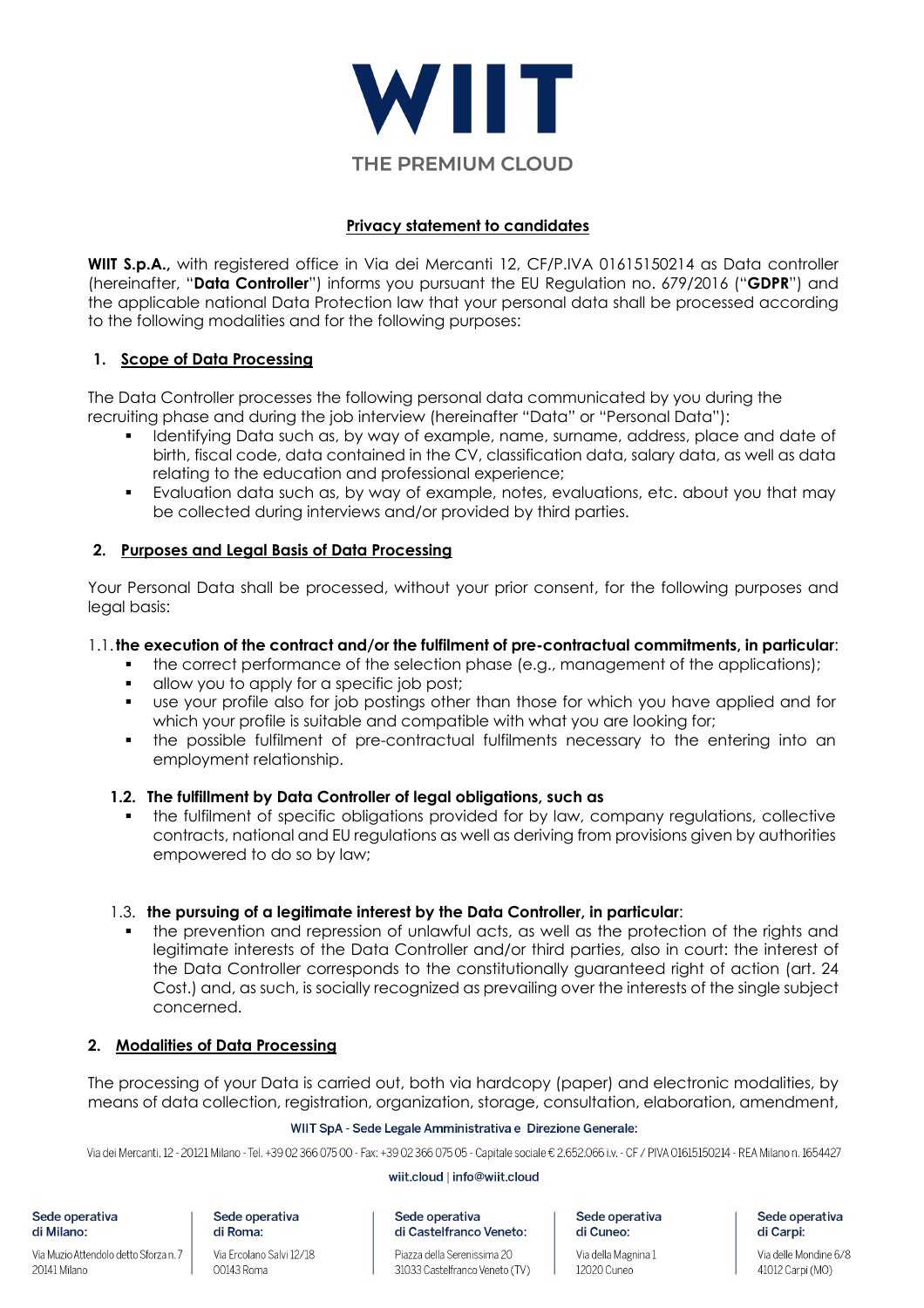

selection, mining, confrontation, usage, interconnection, blockage, communication, cancellation and destruction operations. The Data Controller has adopted appropriate technical and organizational security measures to protect Your Data and minimize the risk of destruction, loss (including accidental loss), unauthorized access/use, or use incompatible with the original purpose of collection.

# **3. Retention of Data**

The Data Controller shall process the Personal Data for the time necessary to fulfill the above purposes and anyway for a period not exceeding 12 months from the collection if an employment relationship is not established or, if an employment relationship is established, for 10 years after its termination. Once the retention period has expired, the Data will be automatically deleted or anonymized.

# **4. Data provision**

The provision of Data for the above purposes is necessary and mandatory and any possible refusal to provide said Data entails the impossibility to continue the selection phase and, eventually, to enter into or continue with the employment relationship.

# **5. Access to Data**

Your data may be accessed for the above purposes:

- employees and/or collaborators of the Data Controller (e.g. human resources personnel), in light of their role of persons in charge of the processing and/or internal Data Processors;
- § third parties (e.g. tax consultants, payroll consultants, etc.. ) carrying out outsourcing activities on behalf of the Data Controller and processing Data as external Data Processors.

## **6. Data Communication**

Your Data may be communicated, even without your prior consent, for the above purposes to public administration, Budgetary Ministry, Tax Authority, ministerial bodies and competent Authorities, Local Institutions (regions, provinces, municipalities), Provincial and regional tax commissions, social security and assistance funds, Local Health Authorities, Trade Union Associations and Representatives, Universities/Internship Promoters and Credit Institutions, recruitment companies and/or employment agencies, professionals, social networks, etc. that will process them, upon their request, in their quality of independent Data Controllers.

# **7. Data Transfer**

The Data will be processed on the territory of the European Union. In the event that it transfers Data outside the European Union, the Data Controller shall assess the impact of data transfers and adopt, if applicable, the most appropriate safeguards (e.g., adequacy decisions or standard contractual clauses).

The Data will be transferred in extra-EU countries for the purposes mentioned above. In accordance with privacy regulations, the Data Controller assesses the impact of data transfers and adopts, if

## WIIT SpA - Sede Legale Amministrativa e Direzione Generale:

Via dei Mercanti, 12 - 20121 Milano - Tel. +39 02 366 075 00 - Fax: +39 02 366 075 05 - Capitale sociale € 2.652.066 i.v. - CF / PIVA 01615150214 - REA Milano n. 1654427

### wiit.cloud | info@wiit.cloud

Sede operativa di Milano:

Via Muzio Attendolo detto Sforza n. 7 20141 Milano

Sede operativa di Roma:

00143 Roma

Via Ercolano Salvi 12/18

Sede operativa di Castelfranco Veneto:

Piazza della Serenissima 20 31033 Castelfranco Veneto (TV) Sede operativa di Cuneo:

Via della Magnina 1 12020 Cuneo

Sede operativa di Carpi:

Via delle Mondine 6/8 41012 Carpi (MO)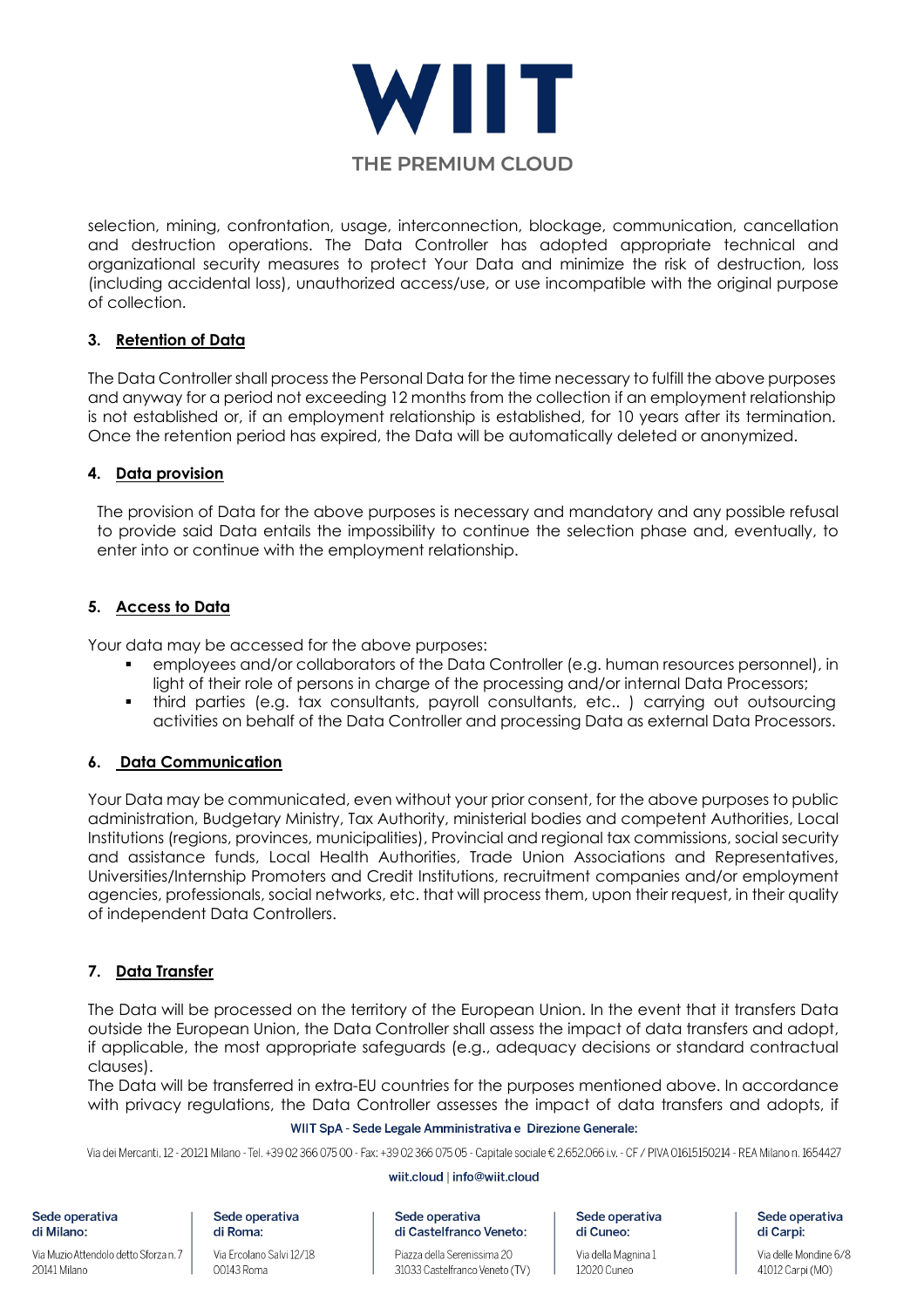

applicable, the most appropriate safeguards (for example, adequacy decisions or standard contractual clauses).

In particular, for these purposes, Social Networks will process your Data as autonomous data controllers. For further information on the processing of data carried out by Social Networks (e.g. LinkedIn, Facebook, Instagram), we invite you to read the Privacy Policy adopted by the Social Network at the following link:

Translated with www.DeepL.com/Translator (free version)

- https://www.linkedin.com/legal/privacy-policy
- https://www.facebook.com/policy.php
- https://help.instagram.com/519522125107875/?helpref=hc\_fnav

## **8. Data Subjects' rights**

The Data Controller informs you that you, as Data Subject, where the limitations provided by law are not applicable, has the right to:

- § obtain confirmation over the existence or inexistence of Personal Data relating you, even if not yet registered, and their communication in a comprehensible way;
- obtain the indication and, if necessary, the copy of the: a) source and category of the Personal Data; b) logic applied in case the processing is performed by means of electronic instruments; c) purposes and modalities of the processing; d) identification references of the Data Controller and the Data Processors; e) subjects or categories of subjects to whom Personal Data may be communicated or who may come to know, in particular if recipients are extra-EU countries or international organizations; e) period for which the Personal Data will be stored, or if that is not possible, the criteria used to determine that period; f) existence of an automated decision-making process and, in this case, information about the logic involved, the significance and consequences for the data subject; g) existence of adequate safeguards in case of transfer of Personal Data to an extra-EU country or international organization;
- § obtain, without undue delay, the update, the rectification or, whether you are interested, the integration of incomplete Data;
- § obtain the cancellation, the transformation into anonymous form or blocking of the Data: a) processed in breach of the law; b) no longer necessary in relation to the purposes for which the Data have been collected or subsequently processed; c) if you withdraw consent on which the processing is based and there is no other legal ground for the processing; d) if you object to the processing and there are no overriding legitimate grounds for the processing; e) in compliance with a legal obligation; f) referred to children. The Data Controller may refuse to erase them when the processing is necessary: a) to exercise the right of freedom of expression and information; b) in compliance with a legal obligation, for the performance of a task carried out in the public interest or in the exercise of official authority; c) for reasons of public interest; d) to achieve purposes in the public interest, scientific or historical research purposes or statistical purposes; e) for making legal claims;
- § obtain the restriction of processing when: a) the accuracy of the Personal Data is contested; b) the processing is unlawful and the data subject opposes the erasure of the Personal Data;

### WIIT SpA - Sede Legale Amministrativa e Direzione Generale:

Via dei Mercanti, 12 - 20121 Milano - Tel. +39 02 366 075 00 - Fax: +39 02 366 075 05 - Capitale sociale €, 2,652,066 i.v. - CF / PIVA 01615150214 - RFA Milano n. 1654427

#### wiit.cloud | info@wiit.cloud

Sede operativa di Castelfranco Veneto:

Sede operativa di Cuneo:

Via della Magnina 1 12020 Cuneo

Sede operativa di Carpi:

Via delle Mondine 6/8 41012 Carpi (MO)

Via Muzio Attendolo detto Sforza n. 7 20141 Milano

Sede operativa

di Milano:

#### Sede operativa di Roma:

Via Ercolano Salvi 12/18 00143 Roma

Piazza della Serenissima 20 31033 Castelfranco Veneto (TV)